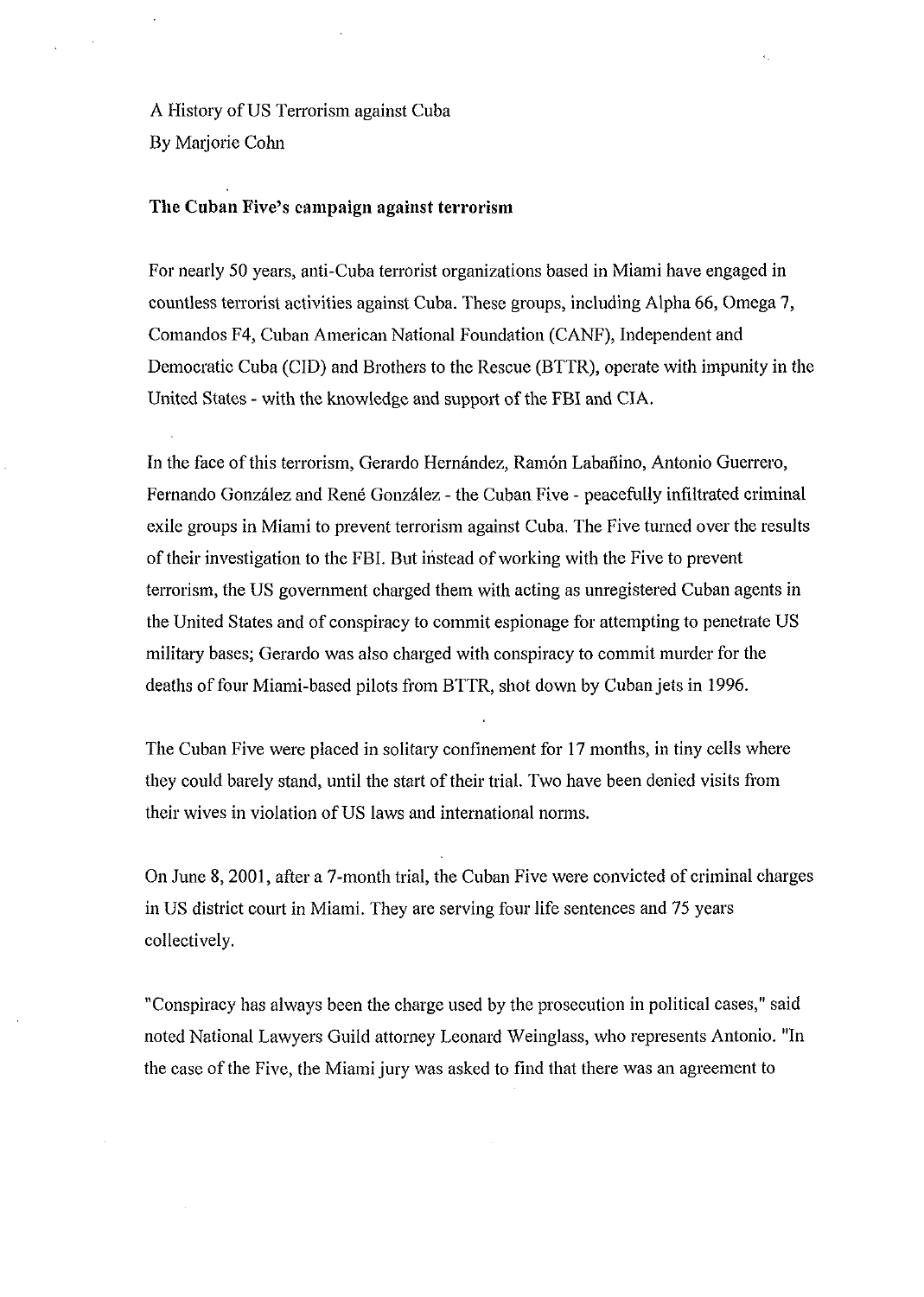commit espionage. The government never had to prove that espionage actually happened. It could not have proven that espionage occurred. None of the Five sought or possessed any top secret information or US national defense secrets," Weinglass added. "The sentence for the conspiracy charge is the same as if espionage were actually committed and proven. That is how three got life sentences. The major charges in this case were all conspiracy related, the most serious being conspiracy to commit murder levied against Gerardo Hernández."

#### **Convictions overturned**

On August 9,2005, in a 93-page decision, a three-judge panel of the l lth Circuit US Court of Appeals unanimously overturned the Five's convictions, because the anti-Cuba atmosphere in Miami, extensive publicity, and misconduct by the prosecutor denied them the right to a fair trial.

The three-judge panel said that its review of the evidence at trial was "more extensive than is typical for consideration of an appeal involving the denial of motion for change of venue ... because the trial evidence itself created safety concerns for the jury which implicate venue considerations."

Ruben Dario Lopez-Castro, associated with a number of anti-Castro organizations, and Orlando Bosch, who planted a bomb on a Cubana airliner in 1976, killing all 73 persons aboard, "planned to ship weapons into Cuba for an assassination attempt on Castro," one witness testified at the trial.

The panel noted that "Bosch had a long history of terrorist acts against Cuba, and prosecutions and convictions for terrorist-related activities in the United States and in other countries."

Luis Posada Carriles, the other man responsible for downing the Cubana airliner, has never been criminally prosecuted in the United States.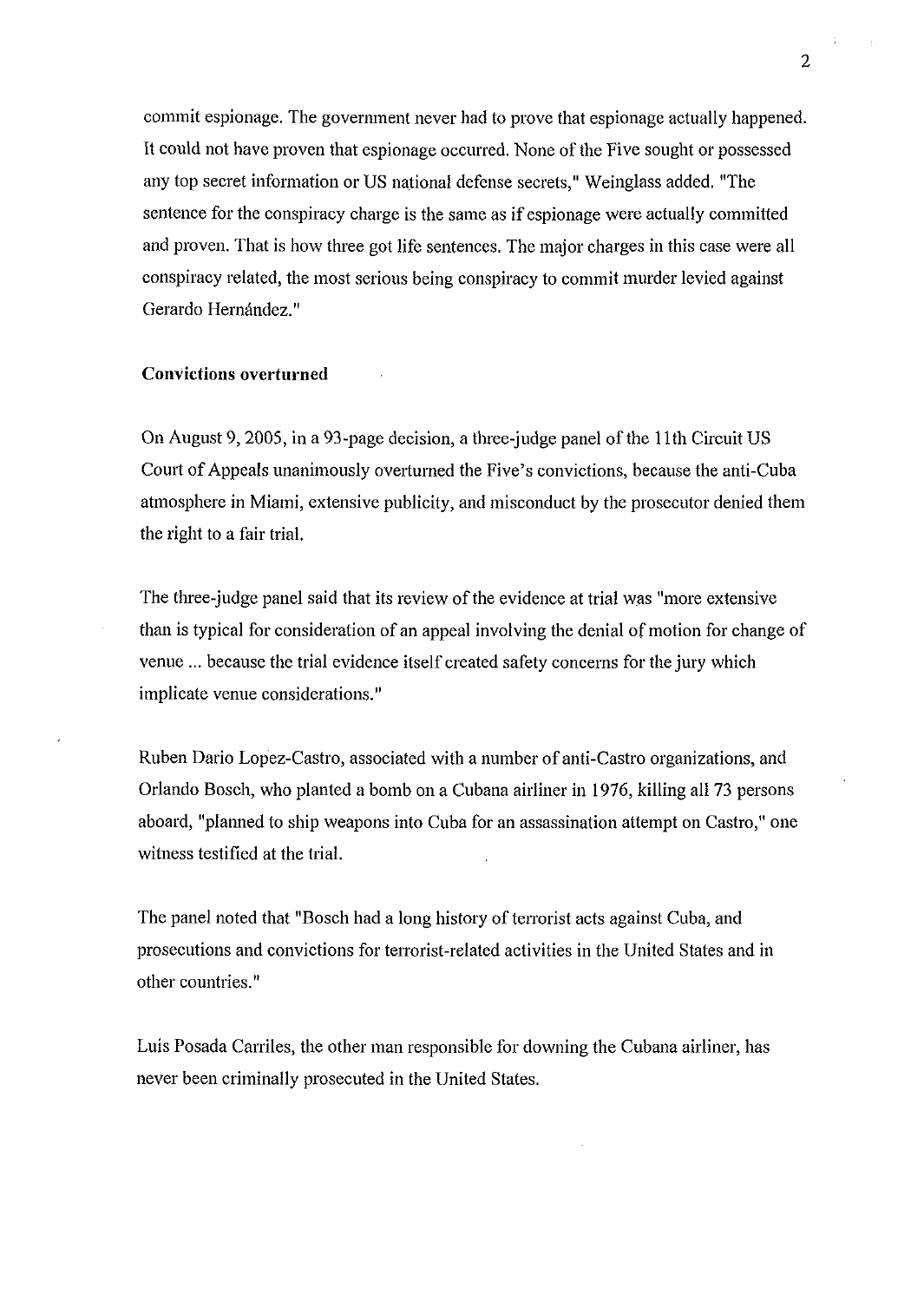Percy Francisco Alvarado Godoy and Juan Francisco Femandez Gomez described in depositions attempts between 1993 and 1997 by affiliates of CANF to recruit them to engage in violent activities against several Cuban targets. They both said they were asked to place a bomb at the Caberet Tropicana, a popular Havana nightclub and tourist attraction.

#### The panel found:

Alpha-66 ran a paramilitary camp training participants for an invasion of Cuba, had been involved in terrorist attacks on Cuban hotels in 1992, 1994, and 1995, had attempted to smuggle hand grenades into Cuba in March 1993, and bad issued threats against Cuban tourists and installations in November 1993. Alpha-66 members were intercepted on their way to assassinate Castro in 1997. Brigade 2506 ran a youth paramilitary camp. BTTR flew into Cuban air space from 1994 to 1996 to drop messages and leaflets promoting the overthrow of Castro's government. CID was suspected of involvement with an assassination attempt against Castro. Comandos F4 was involved in an assassination attempt against Castro. Commandos L claimed responsibility for a terrorist attack in 1992 at a hotel in Havana. CANF planned to bomb a nightclub in Cuba. The Ex Club planned to bomb tourist hotels and a memorial. PUND planned to ship weapons for an assassination attempt on Castro.

Several terrorist acts in Havana were documented in the panel's decision, including explosions at eight hotels and the Cuban airport. An Italian tourist was killed, people were injured and all locations sustained property damage. Posada has twice publicly admitted responsibility for these bombings.

The panel characterized Posada as "a Cuban exile with a long history of violent acts against Cuba."

In the face of this terrorism, the Cuban Five were gathering intelligence in Miami in order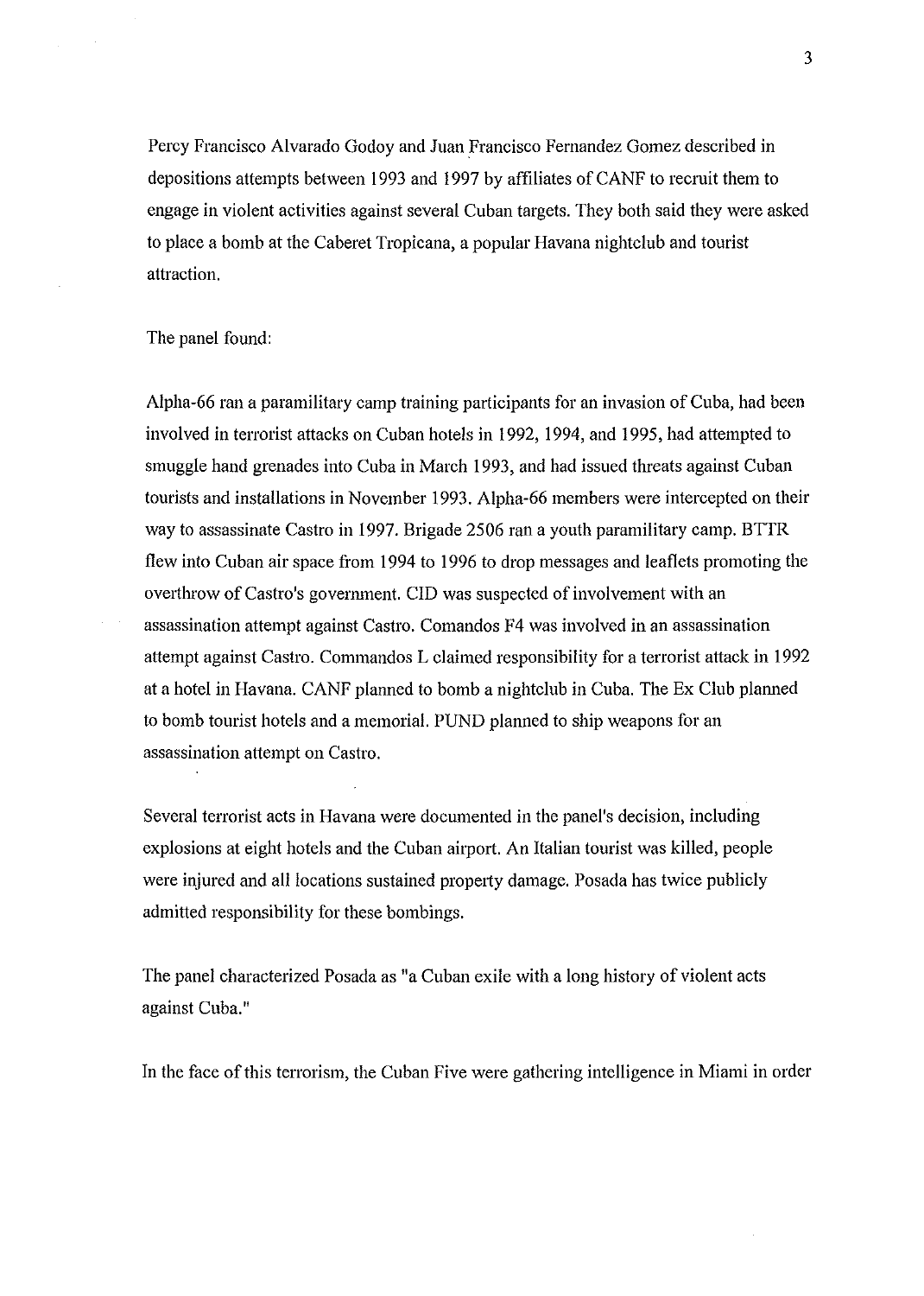to prevent future terrorist acts against Cuba. Former high-ranking US military and security officials testified that Cuba posed no military threat to the United States. Although none of the five men had any classified material in their possession or engaged in any acts to injure the United States, and there was no evidence linking any of them to Cuba's shooting down of two small aircraft flown by Cuban exiles, the Cuban Five were nonetheless convicted of all charges.

A survey conducted before trial showed that 69 percent of all respondents and 74 percent of Hispanic respondents were prejudiced against persons charged witli engaging in the activities alleged in the indictment.

Legal psychologist Dr. Kendra Brennan characterized the results of a poll of Miami Cuban-Americans as reflecting "an attitude of a state of war ... against Cuba" which had a "substantial impact on the rest of the Miami-Dade community." She found that 49.7 percent of the local Cuban population strongly favored direct US military action to overthrow the Castro regime. Dr. Lisandro Pérez, Director of the Cuban Research Institute, concluded that "the possibility of selecting twelve citizens of Miami-Dade County who can be impartial in a case involving acknowledged agents of the Cuban government is virtually zero ... even if the jury were composed entirely of non-Cubans, as it was in this case."

One prospective juror stated that he "would feel a little bit intimidated and maybe a little fearful for my own safety if I didn't come back with a verdict that was in agreement with what the Cuban community [in Miami] feels, how they think the verdict should be." A banker and senior vice president in charge of housing loans was "concem[ed] how ... public opinion might affect [his] ability to do his job" which could "affect his ability to generate loans." David Buker stated he believed that "Castro is a communist dictator and I am opposed to communism so I would like to see him gone and a democracy established in Cuba." Buker became the foreperson of the jury.

During deliberations, "some of the jurors indicated that they felt pressured." They

 $\overline{4}$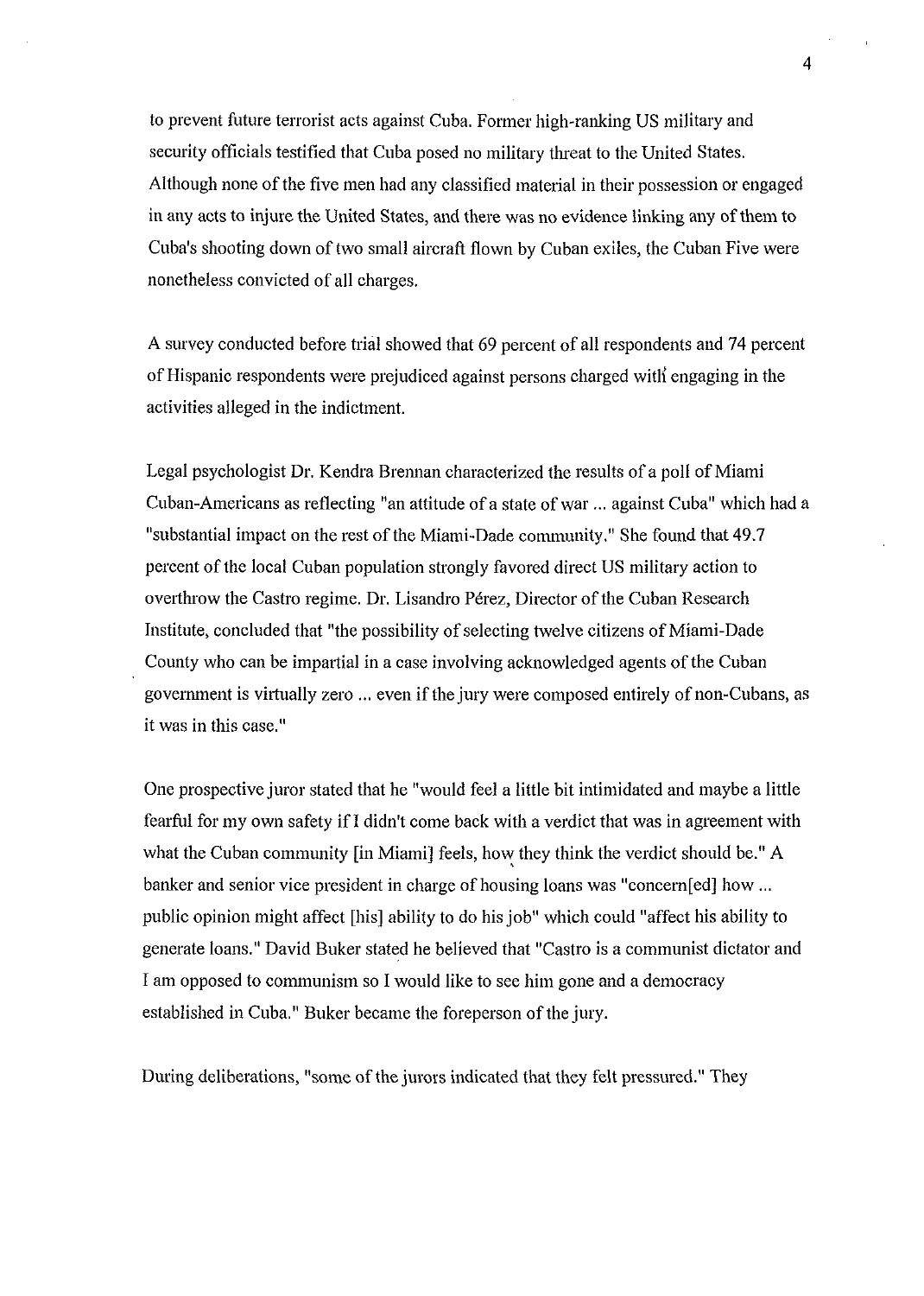"expressed concern that they were filmed 'all the way to their cars and [that] their license plates had been filmed,"' according to the panel's opinion.

The change of venue motion occurred during the Elian Gonzalez matter. "It is uncontested," wrote the panel, "that the publicity concerning Elian Gonzalez continued during the trial, 'arousing and inflaming' passions within the Miami-Dade community." The panel noted "the various Cuban exile groups and their paramilitary camps that continue to operate within the Miami area." It concluded, "The perception that these groups could harm jurors that rendered a verdict unfavorable to their views was palpable."

The panel found: "Despite the district court's numerous efforts to ensure an impartial jury in this case, we find that empaneling such a jury in this community was an unreasonable probability because of pervasive community prejudice."

The US government's 48-year economic blockade of Cuba was mirrored by the US media's blockade of press coverage of the trial. In spite of the avalanche of coverage in Miami, it was hardly mentioned in the national media. Weinglass declared, "It is inexplicable that the longest trial in the United States at the time it occurred, hearing scores of witnesses, including three retired generals and a retired admiral, as well as the President's Advisor on Cuban Affairs (all called by the defense) and a leading military expert from Cuba, all the while considering the dramatic and explosive 40-year history of US-Cuba relations, did not qualify for any media attention outside of Miami."

### **Convictions reinstated**

US Attorney General Alberto Gonzales appealed the decision of the three-judge panel. In August 2006, the full 1 lth Circuit court upheld the convictions of the Five. It rejected claims that their federal trial should have been moved out of Miami because widespread opposition to the Cuban government among Cuban-Americans made it impossible to get a fair and impartial jury.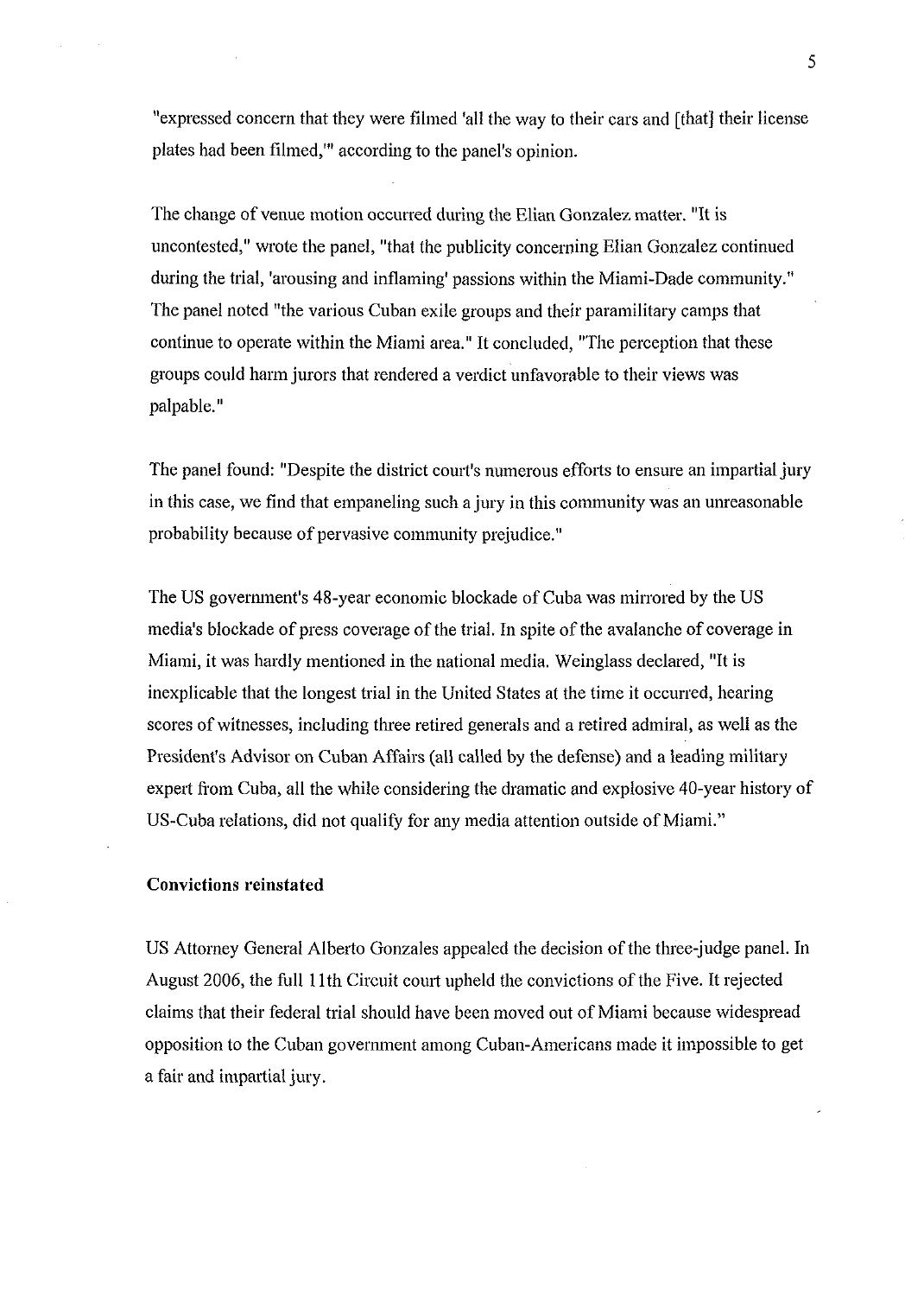The Five then challenged rulings on the suppression of evidence fiom searches conducted under the Foreign Intelligence Surveillance Act, sovereign immunity, discovery procedures, jury selection, prosecutorial and witness misconduct, jury instructions, sufficiency of the evidence to support their convictions, and sentencing.

On June 4,2008, two judges on a three-judge panel upheld Gerardo's conspiracy to commit murder conviction despite the government's lack of evidence. In her 16-page dissent, Judge Phyllis Kravich wrote that the government failed to present evidence sufficient to prove beyond a reasonable doubt that Gerardo agreed to participate in a conspiracy to shoot down planes over international airspace. The panel also affirmed René's 15-year sentence for acting as a non-registered foreign agent and conspiracy to act as a non-registered foreign agent.

The panel, however, vacated the life terms of Ramon and Antonio, agreeing with their contentions that their sentences were improperly configured because no "top secret information was gathered or transmitted." The judges also vacated Fernando's 19-year sentence because he was not a manager or supervisor of the network.

On September 2, 2008 the  $11<sup>th</sup>$  Circuit Court denied the petitions for rehearing filed by the defense and ratified the June 4,2008 decision. Femando, Ramon and Antonio were sent back to Miami for re-sentencing, with the same judge who sentenced them in the first place.

Gerardo's case was not sent to Miami to be re-sentenced because he already has another life sentence. The legal team added a new attorney who is an expert on Supreme Court cases, Tom Goldstein, to file a petition to the Supreme Court.

### **Bush protected the real terrorists**

 $\bar{z}$ 

Since September 11,2001, George W. Bush made "the war on terror" the centerpiece of

6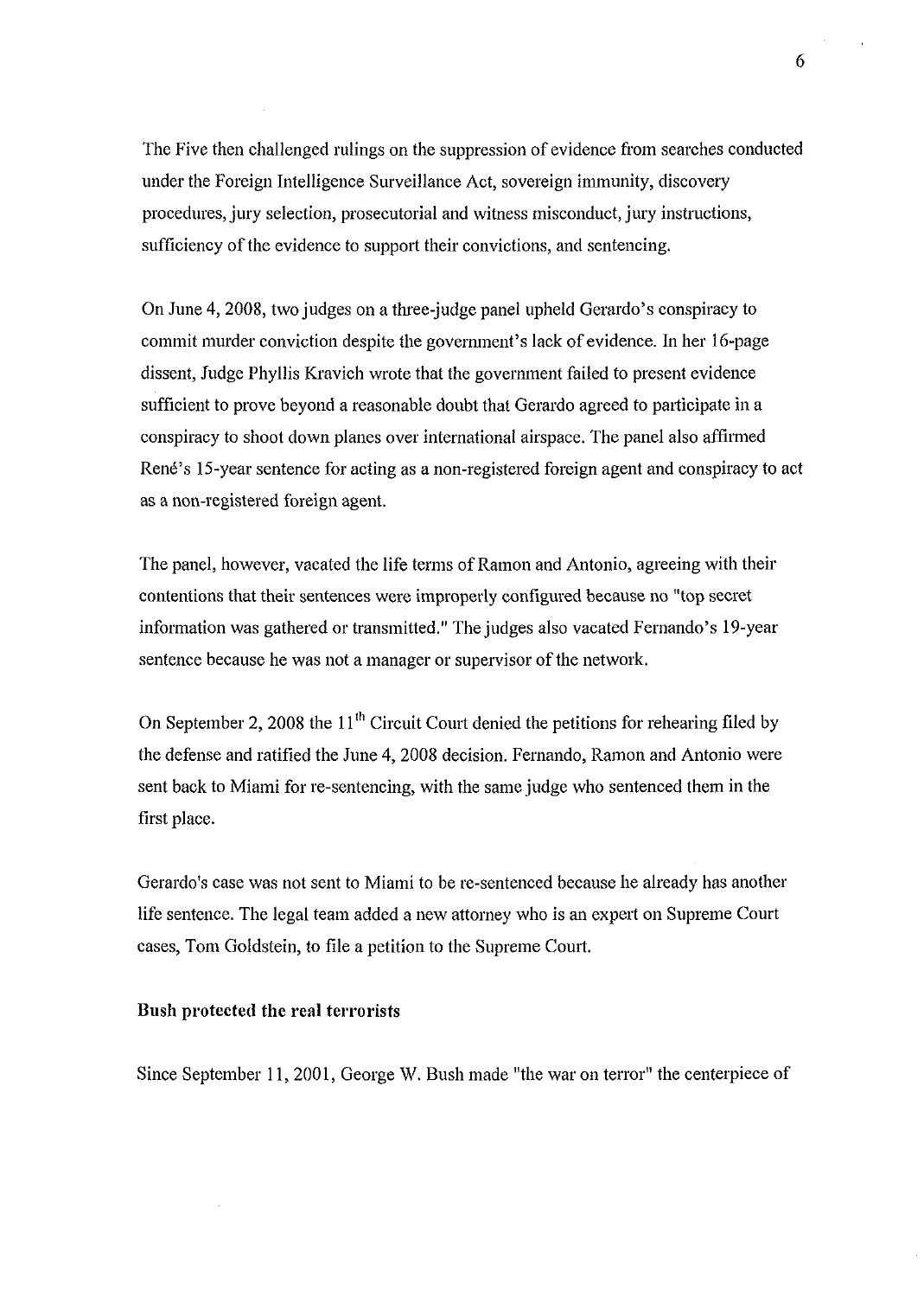his policy. He used this mantra to justify his illegal wars on Afghanistan and Iraq, his warrantless surveillance of US citizens, and his escalating threats against Iran.

But Bush defined "terrorist" selectively. When it came to Cuba, the Bush administration harbored the terrorists and punished the anti-terrorists. The 700,000 Cuban-Americans in Miami play a critical role in US elections.

Luis Posada Carriles is a Cuban-born terrorist who has accurately been called the Osama bin Laden of the Western hemisphere. He boasted of helping to detonate deadly bombs in Havana hotels 10 years ago. Declassified FBI and CIA documents reveal that Posada was the mastermind of a 1976 bombing of a civilian Cuban airplane that killed 73 people. He escaped from a Venezuelan prison where he was being tried for his role in the first in-air bombing of a commercial airliner. Posada then played a central role in the illegal Iran-Contra scandal.

Posada entered the United States in March 2005 using false papers and was charged in El Paso with lying to Immigration and Customs officials. FBI agent Thomas Rice swore in a June 2005 affidavit that "the FBI is unable to rule out the possibility that Posada Carriles poses a threat to the national security of the United States." Yet on April 19,2007 Posada was released on bail despite being a flight risk.

This stranger-than-fiction story has a logical explanation. Posada has a long history of ties to the US government. He became a CIA agent in 1961. The US government claims his CIA service ended in 1976. But on April 30, Posada filed a motion in federal court declaring that he continued to work for the CIA for more than 25 years. That puts him on the CIA's payroll when he engineered the terrorist airline bombing. In his motion, Posada asserted the right to present evidence of his CIA work as a defense to the perjury charges. The specter of Posada revealing the dirty deeds committed by the CIA when George H.W. Bush was CIA director was intolerable to Washington.

The government was caught between a rock and a hard place. There had been pressure to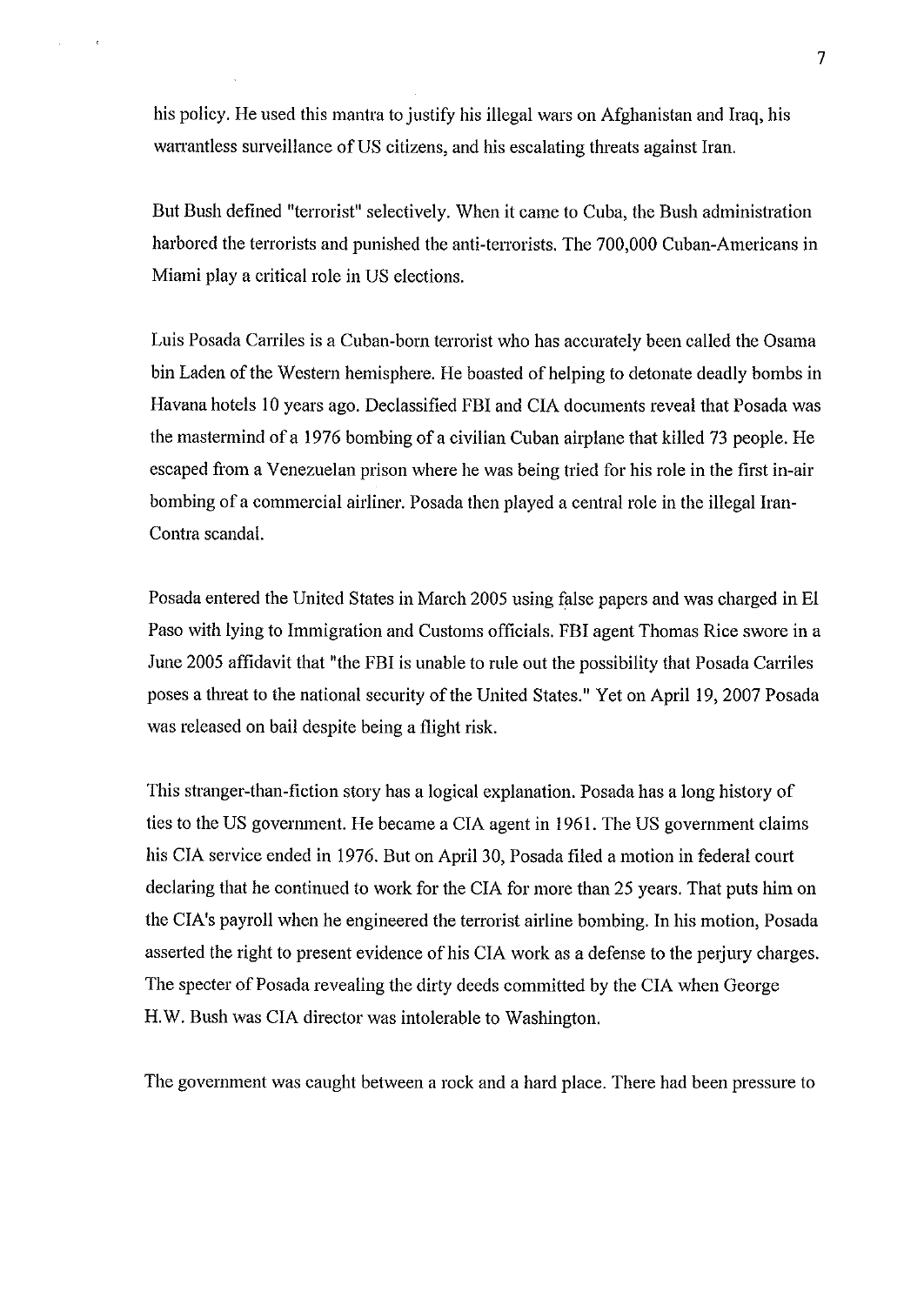try Posada for his terrorist crimes, as required by Security Council resolution 1373 and three international treaties. Resolution 1373, passed in the wake of the September 11, 2001 attacks, mandates that all countries deny safe haven to those who connnit terrorist acts, and ensure that they are brought to justice. The treaties require the United States to extradite Posada to Venezuela for trial or try him in US courts for offenses committed abroad. The Department of Justice elected instead to charge him with perjury for lying about how he entered the United States in 2005.

But the government could not take the risk that Posada might sing like a canary. US District Court Judge Kathleen Cardone dismissed all charges against Posada. She disingenuously claimed, "This Court's concern is not politics; it is the preservation of justice."

It is shocking and outrageous that Luis Posada Carriles, whose crimes rival those of a1 Qaeda, is now walking free in Miami. And Cardone's decision is deeply political. Indeed, the Los Angeles Times said the release of Posada "exposed Washington to legitimate charges of hypocrisy in the war on terror." The editorial criticized the US for holding men at Guantánamo without due process while releasing Posada. "The US government has done many odd things in 46 years of a largely failed Cuba policy," the Times said, "but letting a notorious terrorist walk stands among the most perverse yet."

### The illegal U.S. economic blockade against Cuba

Since the Cuban Revolution, every US President fiom Dwight D. Eisenhower through George W. Bush maintained a cruel economic embargo--now a blockade--against Cuba. The embargo was initiated in response to a 1960 memorandum written by L.D. Mallory, a senior State Department official, who proposed "a line of action that makes the greatest inroads in denying money and supplies to Cuba, to decrease monetary and real wages, to bring about hunger, desperation and the overthrow of the government."

8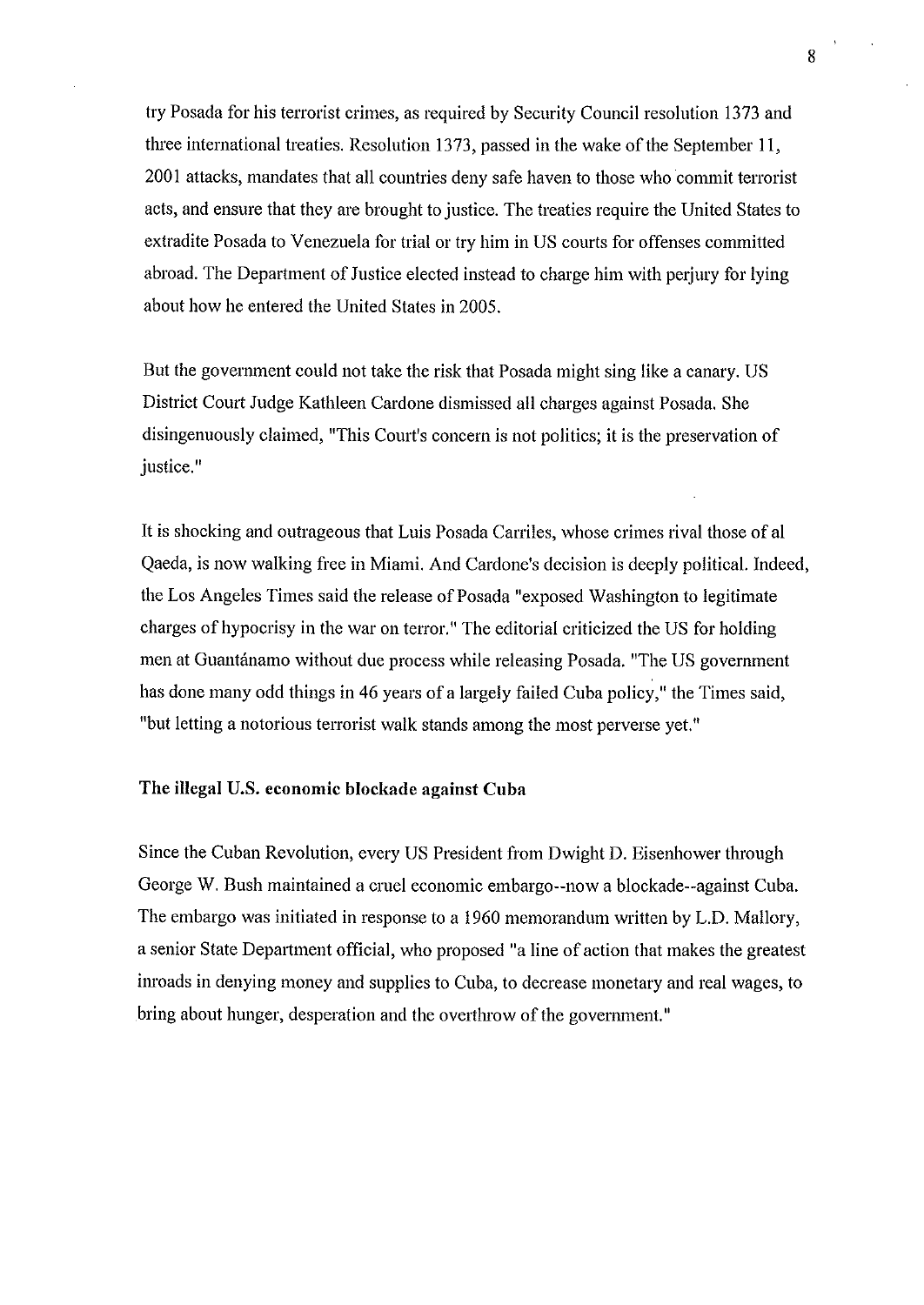The embargo began as a means to foment umest among Cubans in the hopes they would overthrow the Castro government. More recently, it has been used as a vehicle to pander to the anti-Castro Cuban-Americans in Florida who wield tremendous political clout in the US electoral system.

No country has the right to change the regime of another. The International Covenant on Civil and Political Rights, a treaty the United States has ratified, recognizes selfdetermination as a human right and guarantees all peoples the right to "freely determine their political status and fieely pursue their economic, social and cultural development."

Successive administrations have honored this embargo, and the Cuban Democracy Act of 1992 was the first Congressional legislation to expand the scope of the embargo. It strengthened further in 1996 with the adoption of the Helms-Burton Act, which empowers the US government to cancel foreign aid to nations that grant preferential treatment to Cuba. According to Richard Garfield, of the Columbia University School of Nursing in New York, the US government used "Mafia-type pressure tactics" to dissuade foreign sales to Cuba of ingredients for making soap and detergents. The United States has extended the reach of the embargo by attempting to force foreign countries and corporations to participate in the economic blockade of Cuba.

George W. Bush tightened travel regulations, and restricted humanitarian, religious and agricultural missions that Clinton had allowed. Bush also limited remittances to Cuba and the travel of Cuban-Americans to see relatives in Cuba.

The economic blockade against Cuba is a crime against humanity, defined by the Nuremberg Principles as "murder, extermination, enslavement, deportation, and other inhumane acts committed against any civilian population, before or during the war, or persecutions on political, racial or religious grounds . . ." For 48 years, the US government has punished the Cuban people because it dislikes their political system.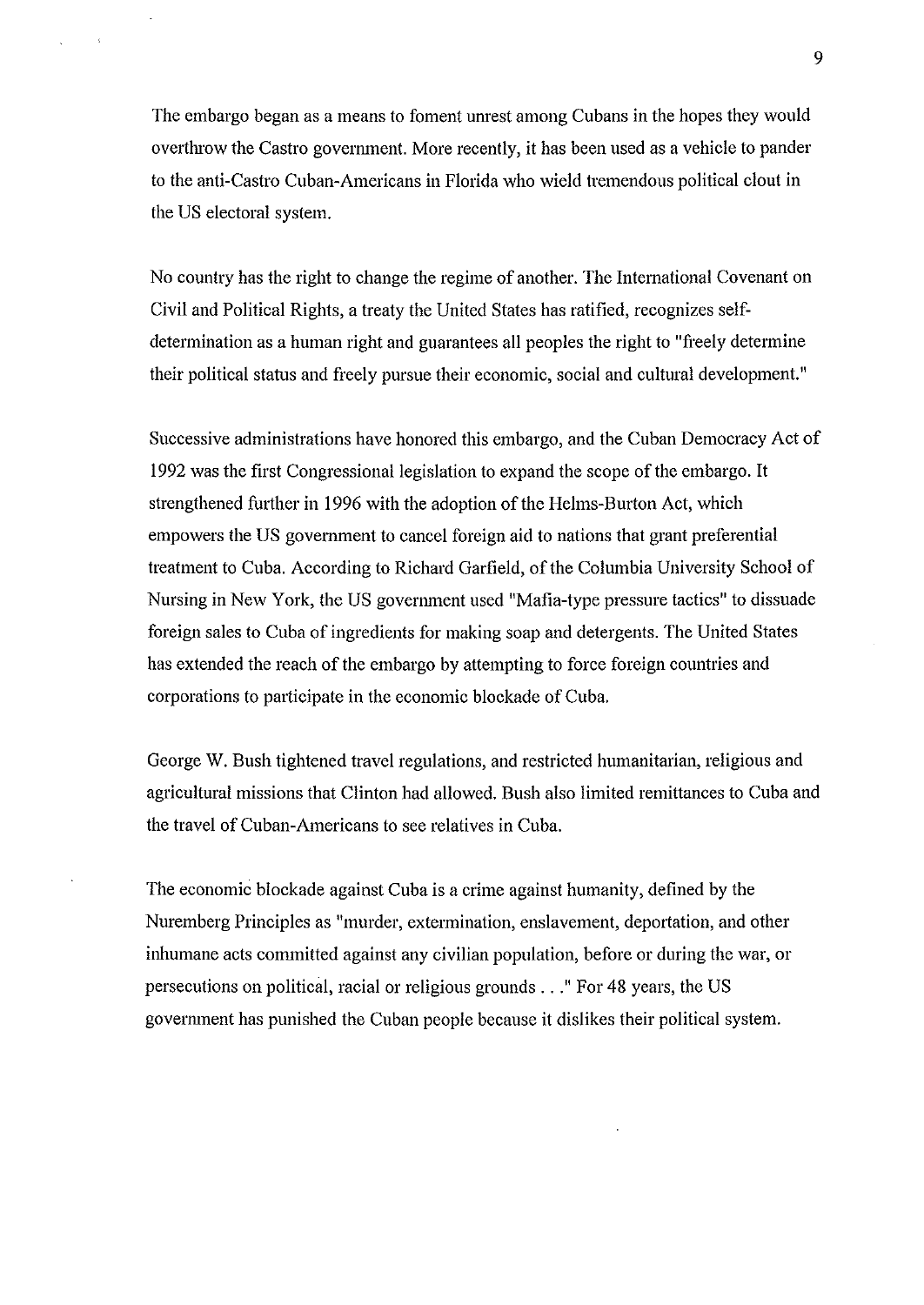In spite of the punishing blockade against it, Cuba has the highest literacy rate in the Americas and one of the highest in the world. The life expectancy in Cuba is the longest in Latin America and one of the longest in the world. Cuba's universal health care system puts ours to shame.

## Hope under the Obama administration

The Cold War has ended and the US has normal relations with China and Vietnam. Nonetheless, we maintain a blockade against Cuba tighter than any other in the world. Its restriction on the sale of medicine and food is unprecedented.

President Barack Obama has lifted restrictions on travel to Cuba and on sending money from the United States to relatives back home. The Obama administration recently scheduled high-level meetings with Cuba on migration between the US and Cuba. Obama has said, however, that he wants to maintain the embargo as leverage for changes in Cuba.

But US business interests are lobbying Obama to lift the embargo. Several groups, including the US Chamber of Commerce, the National Foreign Trade Council, and the Business Roundtable, wrote to Obama: "The embargo is not having – and will not have – the type of economic impact that might influence the behavior of the Cuban government." The US International Trade Commission estimated in 2001 that the trade embargo cost U.S. exporters as much as \$1.2 billion per year. Embargo opponents in Congress are planning to introduce legislation in 2009.

Florida's Cuban population is becoming younger and less tied to the rigid policies of older Cuban-Americans toward Cuba. A recent poll by Florida International University found that for the first time a majority of them want to end the embargo.

Caricom has urged Obama to end the embargo. Prime Minister W. Baldwin Spencer of Antigua and Barbuda, Caricom's chairman, said, "The Caribbean community hopes that